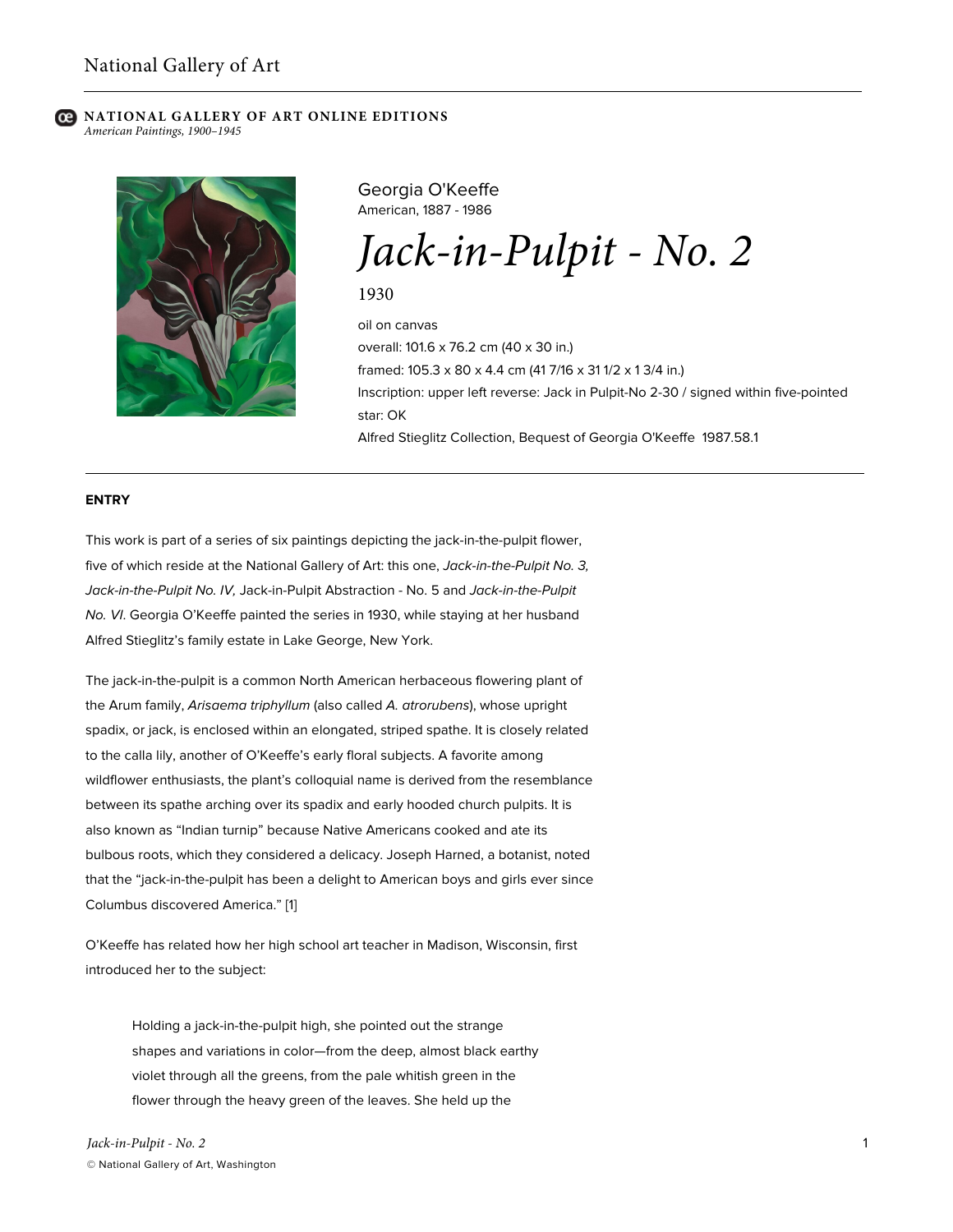purplish hood and showed us the jack inside. I had seen jacks before, but this was the first time I remember examining a flower. I was a little annoyed at being interested because I didn't like the teacher. [2]

The artist has also described the circumstances that led her to execute the sixpainting series at Lake George:

In the woods near two large spring houses, wild jack-in-the-pulpits grew—both the large dark ones and the small green ones. The year I painted them I had gone to the lake early in March. Remembering the art lessons of my high school days, I looked at the jacks with great interest. I did a set of six paintings of them. The first painting was very realistic. The last one had only the jack from the flower. [3]

Although the sequential numbering of the works' titles implies a serial progression of exploration and refinement that culminated in the sixth version, the actual order of execution is not clear. O'Keeffe and Doris Bry renumbered the series in 1970; the present third painting was originally the second, and the fourth was originally the sixth. Further complicating matters, there is no consistent use of Roman and Arabic numbers in the paintings' titles and the works vary in size.

The first three paintings in O'Keeffe and Bry's final arrangement are all relatively naturalistic views of a single flower's exterior. The forms are simplified, and the artist made no attempt to render minute botanical details. The bold colors are derived from the jack-in-the-pulpit's distinctive purple-striped spathe (a feature that botanists have identified as characteristic of the fertile plants), and emphasis is placed on the tip of the spadix that protrudes from the protective spathe. *Jack-inthe-Pulpit No. 1* [fig. 1] was the smallest painting in the series, measuring only twelve by nine inches. In the much larger *Jack-in-Pulpit - No. 2*, the plant is set against a pale mauve background, and all four corners of the composition are occupied by green foliage. *Jack-in-the-Pulpit No. 3* is viewed from a slightly more distant vantage point, so there is more emphasis on the elongated, upright form of the striped spathe. The green foliage is arranged in a less symmetrical manner, and the mauve background has been replaced by a cloudy sky.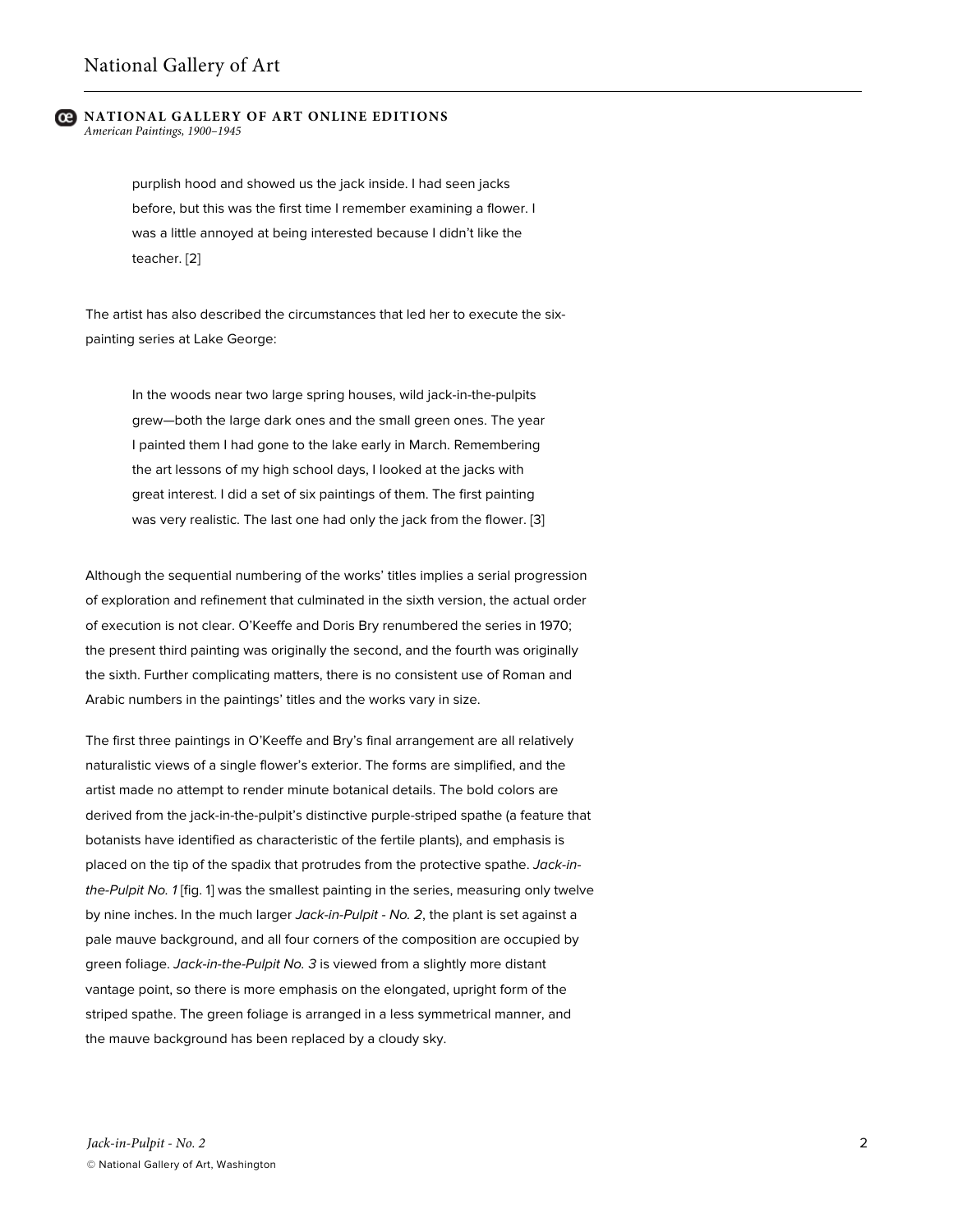The last three paintings in the series are close-up, lateral views of the spathe's interior. In these works, the imagery borders on abstraction. Jack-in-the-Pulpit No. IV is a magnified view of the spadix set against the spathe's cavernous, dark purple interior. The composition is bifurcated by a narrow strip of white that emerges from the tip of the spadix. Green foliage and a hint of the cloudy sky are now confined to the upper right and left corners. *Jack-in-Pulpit Abstraction - No. 5* is the largest painting in the series; its dimensions may have prompted an early critic to remark that some of the series "are on an almost gargantuan scale." [4] Individual plant forms have reached such a degree of abstraction that they are difficult to identify. The predominant purple color indicates the interior of the spathe, and the rounded tips of what are presumably three spadices appear on the left. A white stripe similar to that in the previous painting appears in the left center of the composition. The culminating painting in the series, *Jack-in-the-Pulpit No. VI* is a highly simplified view of the spadix, which is now reduced to an elegant, dark, linear configuration, whose form is echoed by an eerie white light. Echoing the author of a popular book on botany who had metaphorically described how the plant's "pulpit is erected beneath leafy cathedral arches," [5] an art critic similarly described this image as "grand and luminous as a cathedral window." [6] The tall, narrow dimensions of the composition enhance the architectural analogy, and the arch-like configuration is reminiscent of the French cubist Robert Delaunay's series of paintings depicting the interior of the Parisian Gothic church Saint-Séverin, for example *Saint-Séverin No. 3* [fig. 2].

The large magnified representations of flowers that O'Keeffe began to paint in 1923 are her most famous subjects, and the ones with which she is most often associated; as early as 1929 Miguel Covarrubias caricatured her in the *New Yorker* as "Our Lady of the Lily" [fig. 3]. [7] Although her close-up, monumentalized views of flowers had antecedents in the photographs ofImogen Cunningham (American, 1883 - 1976), Paul Strand (American, 1890 - 1976), and Edward Steichen (American, 1879 - 1973), and were to some extent paralleled in the paintings of Charles Demuth (American, 1883 - 1935) andMarsden Hartley (American, 1877 - 1943), O'Keeffe rendered her subjects at an unprecedented scale and became more closely associated with flower imagery than her male peers. [8] From the mid-1920s to the present, numerous art critics and historians have offered eroticized interpretations of these floral still lifes by maintaining that they are visual metaphors for the female reproductive organs and thus have a sexual connotation. Lewis Mumford, for example, opined in an important essay that O'Keeffe "has beautified the sense of what it means to be a woman; she has revealed the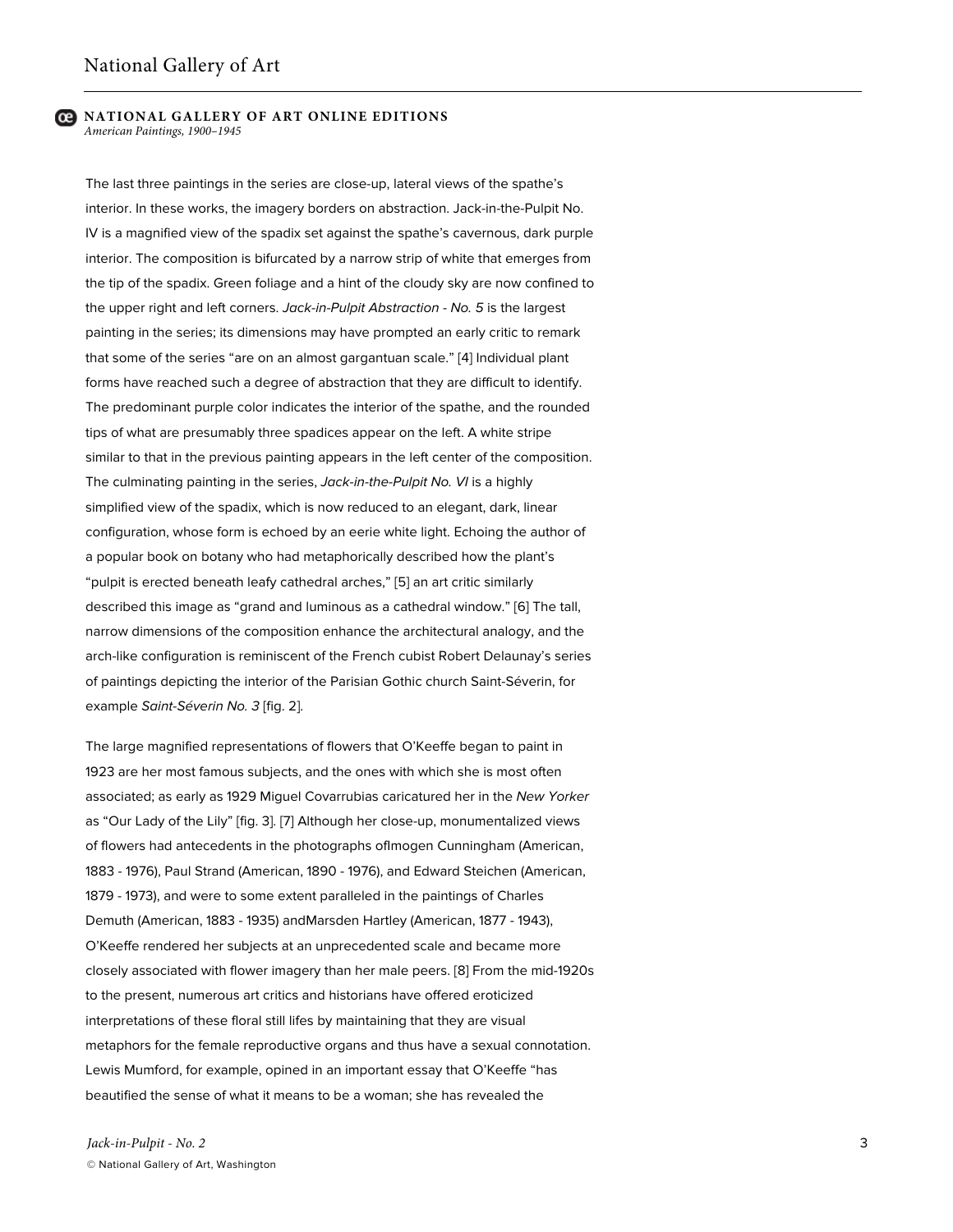intimacies of love's juncture with the purity and absence of shame that lovers feel in their meeting; she has brought what was inarticulate and troubled and confused into the realm of conscious beauty." [9]

Some early critics, whose outlook was conditioned by the misogynistic symbolist equation between flowers and predatory female sensuality, found O'Keeffe's paintings enticing, sensual, and lewd. [10] Such notions, reinforced by the sinister associations of the plant's reproductive system, had become firmly embedded in popular culture by the 1920s. The author of a popular turn-of-the-century book on wildflowers called the jack-in-the-pulpit "a gay deceiver, a wolf in sheep's clothing, literally a 'brother to dragons,' an arrogant upstart, an ingrate, a murderer of innocent benefactors!" [11] The author proceeded to describe at length how insects attracted to the plant are often trapped and drowned after they fly into its spathe. These insects fertilize the small flowers at the base of the spadix (individual plants are generally staminate or pistillate, and thus incapable of self-fertilization), but at the expense of their lives. "Open a dozen of Jack's pulpits, and in several, at least, dead victims will be found—pathetic little corpses sacrificed to the imperfection of his executive system." [12] Unaccustomed to the new phenomenon of a modernist woman artist of extraordinary talent and stature, some critics ascribed O'Keeffe's imagery to uniquely feminine sensibilities and her supposed obsession with the female body. The issue is complicated by the fact that Stieglitz actively promulgated these theories in order to promote his wife's paintings on the commercial art market. [13]

For some early viewers, the jack-in-the-pulpit series was distinguished by its phallic imagery. As early as December 1930, Arthur Dove wrote to Stieglitz about *Jack-inthe-Pulpit No. VI*, commenting that "the bursting of a phallic symbol into white light may be the thing we all need. Otherwise it would not bother them so." [14] Stieglitz's grandniece described the series as "the most frankly explicit" of all O'Keeffe's work, and opined that they were "a perfect subject for a love-note painting for Alfred." [15] *Jack-in-the-Pulpit No. IV* is similar to Stieglitz's bluntly erotic photograph Interpretation, in which he juxtaposes a phallus-shaped plaster sculpture by O'Keeffe against the background of her painting *Music—Pink and Blue, I* (1919, The Barney Ebsworth Collection). More recently, Anne Middleton Wagner has speculated that this phallic imagery was a deliberately vulgar gesture on O'Keeffe's part that demonstrated "the will to exempt herself from the cultural implications of that gender status, [feminine] perhaps even to achieve a kind of androgyny," an "ironic effort to adopt and employ the key male signifier [that] still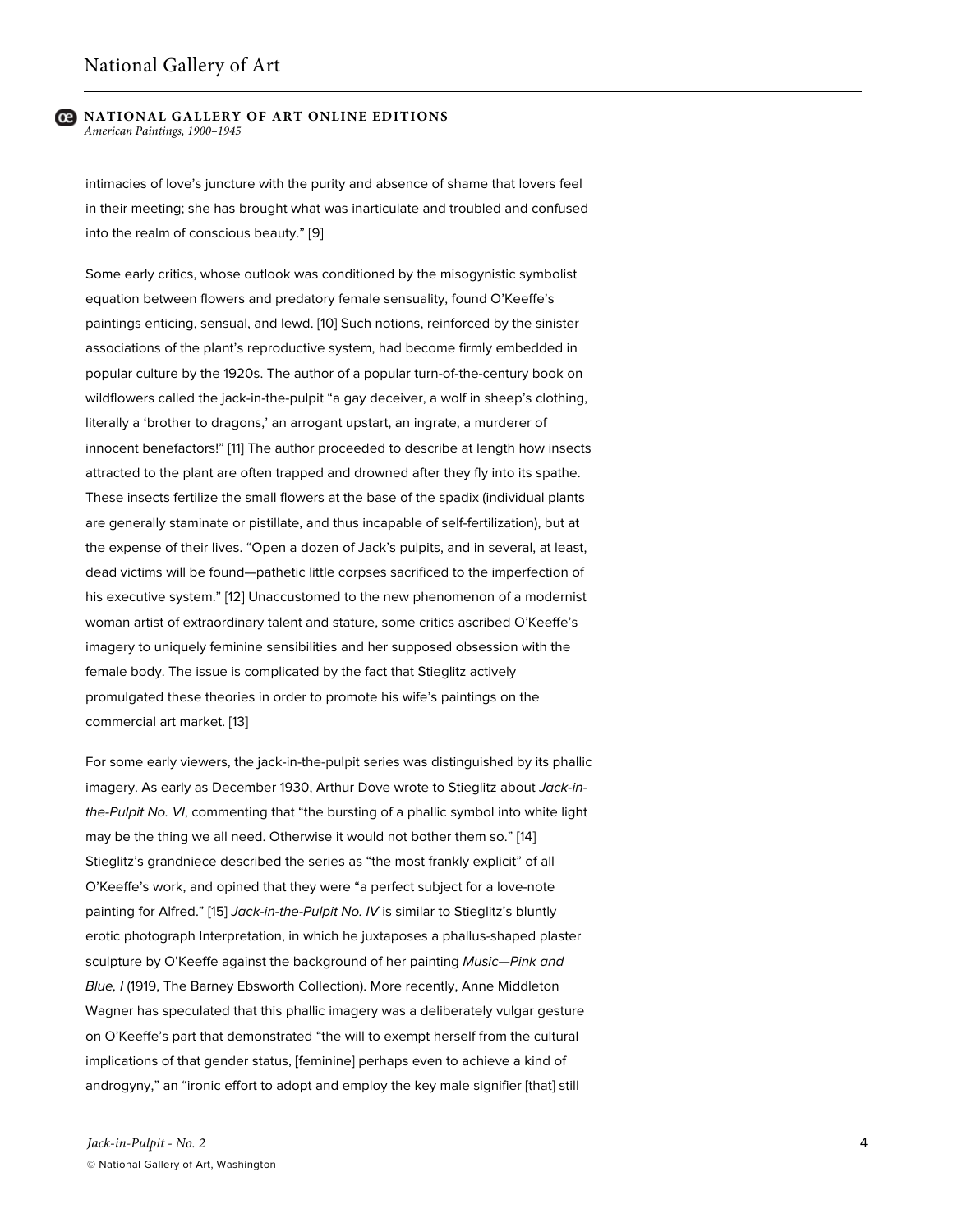stands as the most extreme of her efforts to adjust to the terms of her reception." [16] Some early critics had quite the opposite reaction and discerned a religious serenity in the series. Following the same line of thought as the critic who likened *Jack-in-the-Pulpit No. VI*, considered by some to be the most phallic image in the series, to a cathedral, Henry McBride wrote, "Almost any one of them, if shown alone in a chapel . . . might be found to have mystic properties." [17]

O'Keeffe repeatedly denied that she had intended her flowers to have any overt or covert sexual content. She offered an alternative—and more practical—explanation of how she came to paint her "blown-up flowers":

In the twenties, huge buildings seemed to be going up overnight in New York. At that time I saw a painting by Fantin-Latour, a still life of flowers I found very beautiful, but I realized were I to paint the flowers so small, no one would look at them because I was unknown. So I thought I'll make them look big like the huge buildings going up. People will be startled; they'll have to look at them—and they did. [18]

On another occasion she offered a similar account of what led her to paint flowers, and directly refuted the critics: "Well—I made you take time to look at what I saw and when you took time to really notice my flower you hung all your own associations with flowers on my flower and you write about my flower as if I think and see what you think and see of the flower—and I don't." [19]

The imagery in O'Keeffe's floral subjects is indeed suggestive, and in the 1920s and 1930s—the era of Sigmund Freud, D. H. Lawrence, and Sherwood Anderson, and the height of the women's suffrage movement—they were likely to be interpreted as such. From the perspective of plant symbolism, the jack-in-thepulpit, and other of O'Keeffe's floral subjects, had strong sexual connotations; one early 20th-century writer even commented: "Female botanizing classes pounce upon it as they would upon a pious young clergyman." [20] On the other hand, the artist's persistent denials that her flower paintings were intended as sexual metaphors cannot be ignored, and her repeated accounts of how she came to paint them are entirely plausible. As Charles Eldredge has aptly concluded, those who persist in a sexual interpretation of O'Keeffe's flowers "reduce them to onedimensional Rorschach tests." [21] Her magnified views of flowers were an original and logical development in the history of still-life painting and need not be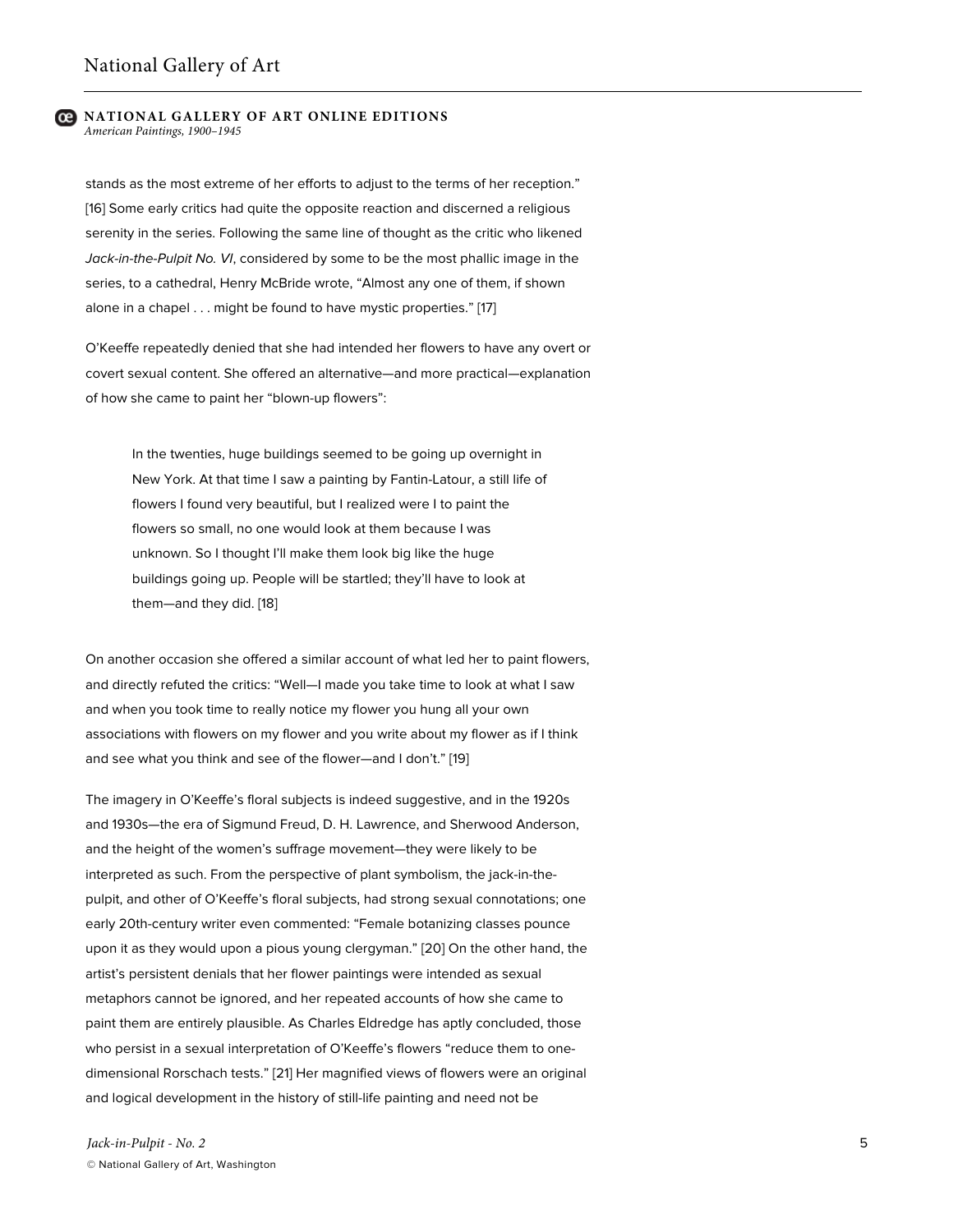exclusively interpreted as sexual metaphors. The disparity of opinions voiced about *Jack-in-the-Pulpit No. VI*, running the improbable gamut from phallus to cathedral, indicates that O'Keeffe's flowers are complex, multilayered images that will continue to stimulate a debate that is impossible to resolve.

Robert Torchia September 29, 2016

# **COMPARATIVE FIGURES**



**fig. 1** Georgia O'Keeffe, *Jack-in-the-Pulpit No. 1*, 1930, oil on canvas, private collection, Los Angeles. © Georgia O'Keeffe Museum



**fig. 2** Robert Delaunay, *Saint-Severin No. 3*, 1909–1910, oil on canvas, The Solomon R. Guggenheim Museum, New York, Founding Collection. Image: The Solomon R. Guggenheim Foundation / Art Resource, NY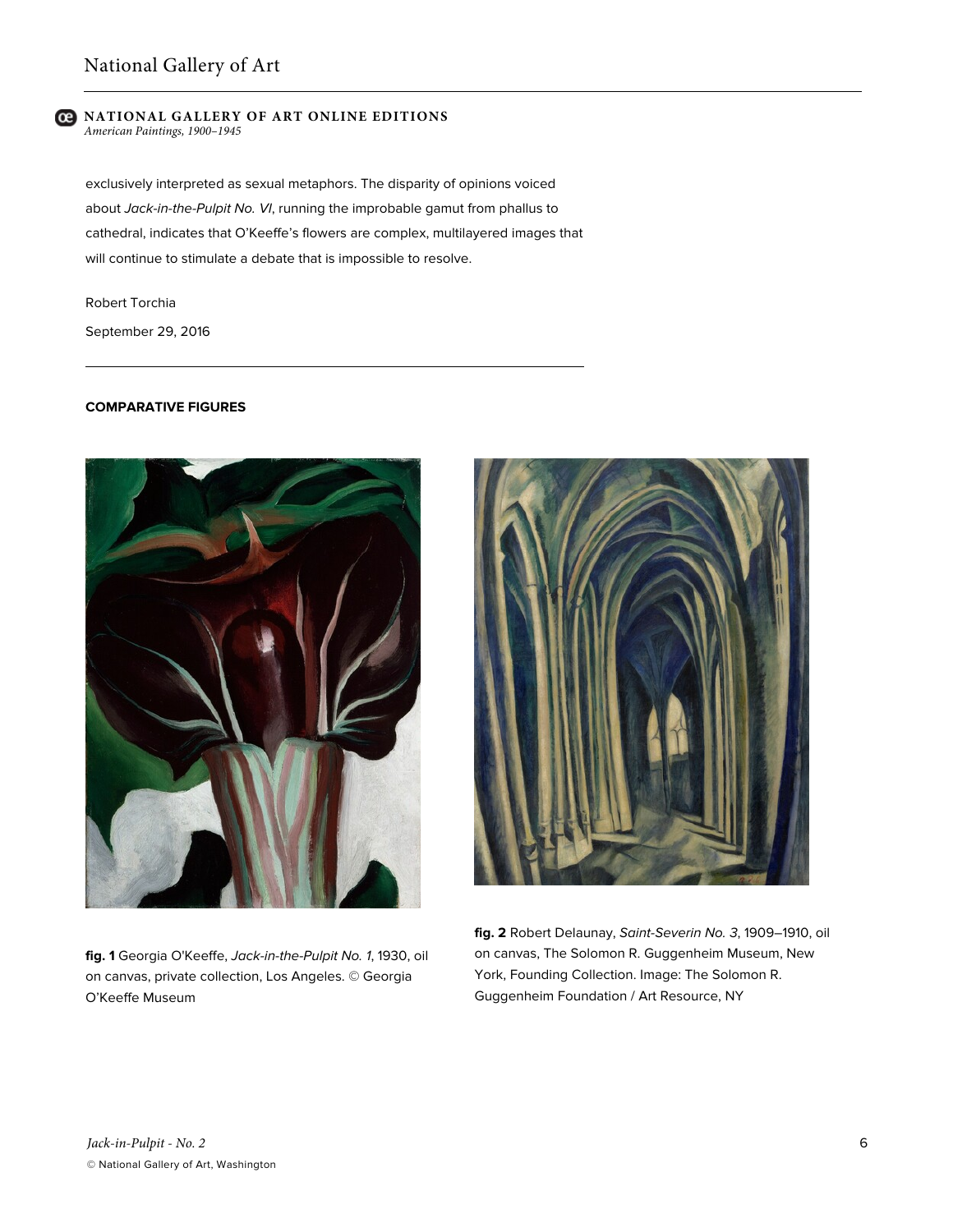

**fig. 3** Miguel Covarrubias, "Our Lady of the Lily," illustration from *New Yorker* (July 6, 1929): 21. © Condé Nast

# **NOTES**

- [1] Joseph E. Harned, *Wild Flowers of the Alleghenies* (Oakland, MD, 1931), 94.
- [2] Georgia O'Keeffe, *Georgia O'Keeffe* (New York, 1976), n. p.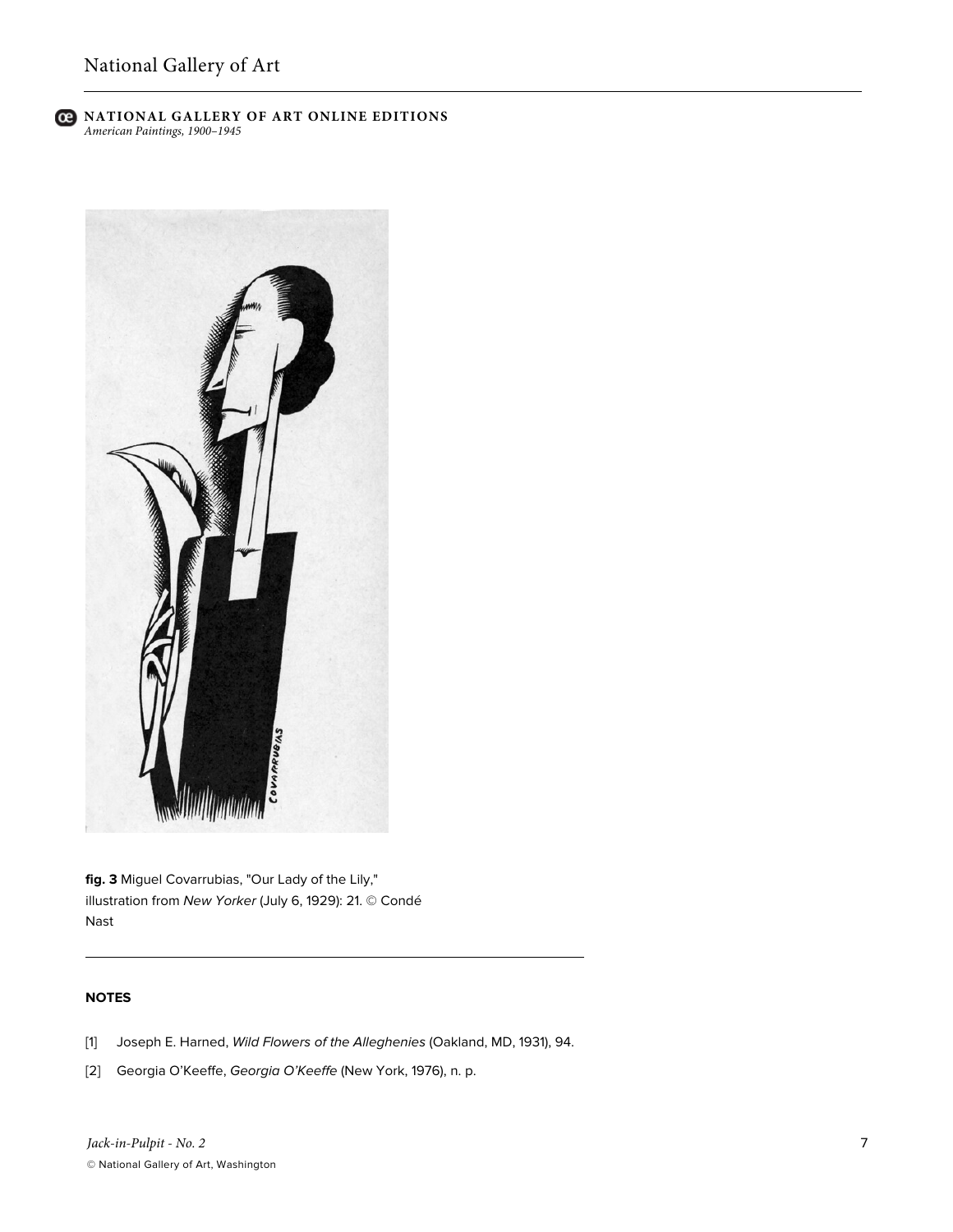- [3] Georgia O'Keeffe, *Georgia O'Keeffe* (New York, 1976), unpaginated text accompanying pl. 41.
- [4] Margaret Breuning, "Georgia O'Keeffe," *New York Evening Post*, Jan. 24, 1931.
- [5] Neltje Blanchan, *Nature's Garden: An Aid to Knowledge of Our Wild Flowers and Their Insect Friends* (New York, 1904), 367.
- [6] Edward Alden Jewell, "Georgia O'Keeffe in an Art Review," *New York Times* (Feb. 2, 1934). For the record, William Schack, "On Abstract Painting," *Magazine of Art* 27 (Sept. 1934): 470–475, reproduced and titled the painting "Number 8."
- [7] *New Yorker*, July 6, 1929.
- [8] For a discussion of some of some of these artists and their images of calla lilies, see Charles C. Eldredge, "Calla Moderna: 'Such a Strange Flower,'" in Barbara Buhler Lynes, *Georgia O'Keeffe and the Calla Lily in American Art, 1860-1940* (Santa Fe, NM, 2002), 18–29.
- [9] Lewis Mumford, "O'Keefe [*sic*] and Matisse," *New Republic* 50 (March 2, 1927), reprinted in *O'Keeffe Exhibition* (New York, 1928), and Barbara Buhler Lynes, *O'Keeffe, Stieglitz and the Critics, 1916–1929* (Ann Arbor, MI, 1989), 265.
- [10] For a summary of these cultural influences, see Bram Dijkstra, "America and Georgia O'Keeffe," in *Georgia O'Keeffe: The New York Years*, ed. Doris Bry and Nicholas Callaway (New York, 1991), 125–126.
- [11] Neltje Blanchan, *Nature's Garden: An Aid to Knowledge of Our Wild Flowers and Their Insect Friends* (New York, 1904), 368.
- [12] Neltje Blanchan, *Nature's Garden: An Aid to Knowledge of Our Wild Flowers and Their Insect Friends* (New York, 1904), 368.
- [13] Various early critical responses to O'Keeffe's floral imagery are discussed in Barbara Buhler Lynes, *O'Keeffe, Stieglitz and the Critics, 1916–1929* (Ann Arbor, MI, 1989). Feminist, gender-based art historical literature has added another perspective to these issues. See, for example, Anna C. Chave, "O'Keeffe and the Masculine Gaze," *Art in America* 78 (Jan. 1990): 114-125, 177, 179.
- [14] Quoted in Anne Middleton Wagner, *Three Artists (Three Women): Modernism and the Art of Hesse, Krasner, and O'Keeffe* (Berkeley, CA, 1996), 70.
- [15] Sue Davidson Lowe, *Stieglitz: A Memoir/Biography* (New York, 1983), 310.
- [16] Anne Middleton Wagner, *Three Artists (Three Women): Modernism and the Art of Hesse, Krasner, and O'Keeffe* (Berkeley, CA, 1996), 71.
- [17] Henry McBride, "The Georgia O'Keeffe Exhibition," *New York Sun*, Jan. 24,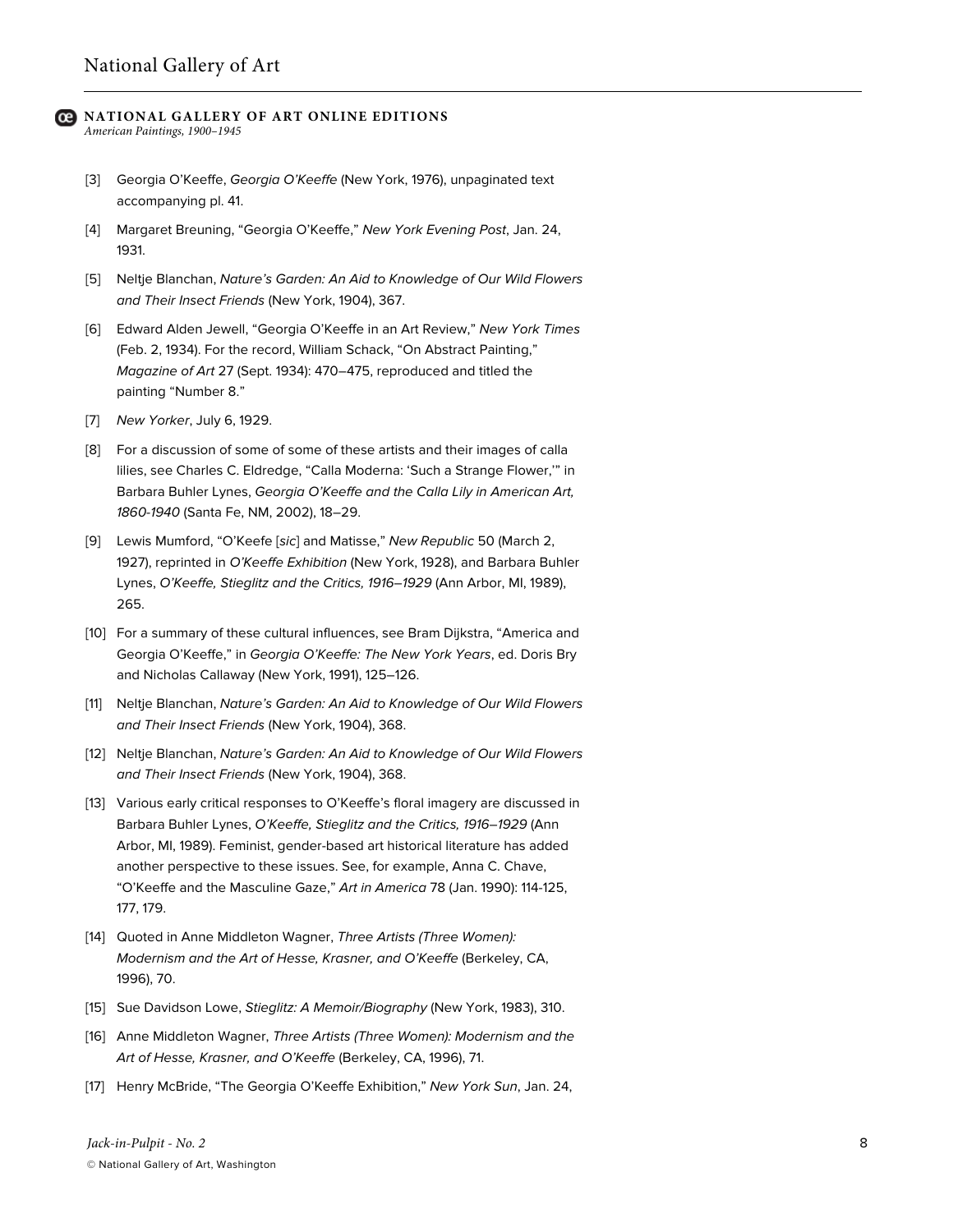1931.

- [18] Katherine Kuh, *The Artist's Voice: Talks with Seventeen Artists* (New York, 1962), 190–191; quoted in Henry Geldzahler, *American Painting in the Twentieth Century* (New York, 1965), 131–132.
- [19] Georgia O'Keeffe, "About Myself," in *Georgia O'Keeffe: Exhibition of Oils and Pastels* (New York, 1939), n. p. The text is reproduced in Georgia O'Keeffe, *Georgia O'Keeffe* (New York, 1976), n. p.
- [20] Neltje Blanchan, *Nature's Garden: An Aid to Knowledge of Our Wild Flowers and Their Insect Friends* (New York, 1904), 367. For a discussion of flower symbolism in O'Keeffe's paintings, see Charles C. Eldredge, *Georgia O'Keeffe* (New York, 1991), 82–90.
- [21] Charles C. Eldredge, *Georgia O'Keeffe* (New York, 1991), 90.

## **TECHNICAL SUMMARY**

The unlined, plain-weave fabric support remains mounted on its original stretcher. The tacking margins are intact. The artist applied paint with great precision, both wet into wet and wet over dry, on a commercially prepared, smooth, white ground. The colors were mostly laid down next to one another rather than overlapped, and the edges of the forms are defined by impasto. There is no evidence of underdrawing. Other than scattered areas of traction crackle that were inpainted at the artist's request by Felrath Hines (American, 1913 - 1993) in 1967, the painting is in good condition. [1] The surface is coated with a layer of synthetic varnish.

# **TECHNICAL NOTES**

[1] Felrath Hines was a conservator who worked in the Washington area both privately and for various Smithsonian museums. He also found some success as a painter. His work on *Jack-in-Pulpit - No. 2* may have been facilitated by his friend Caroline Keck, a prominent conservator in New York, who was also a personal friend of Georgia O'Keeffe.

#### **PROVENANCE**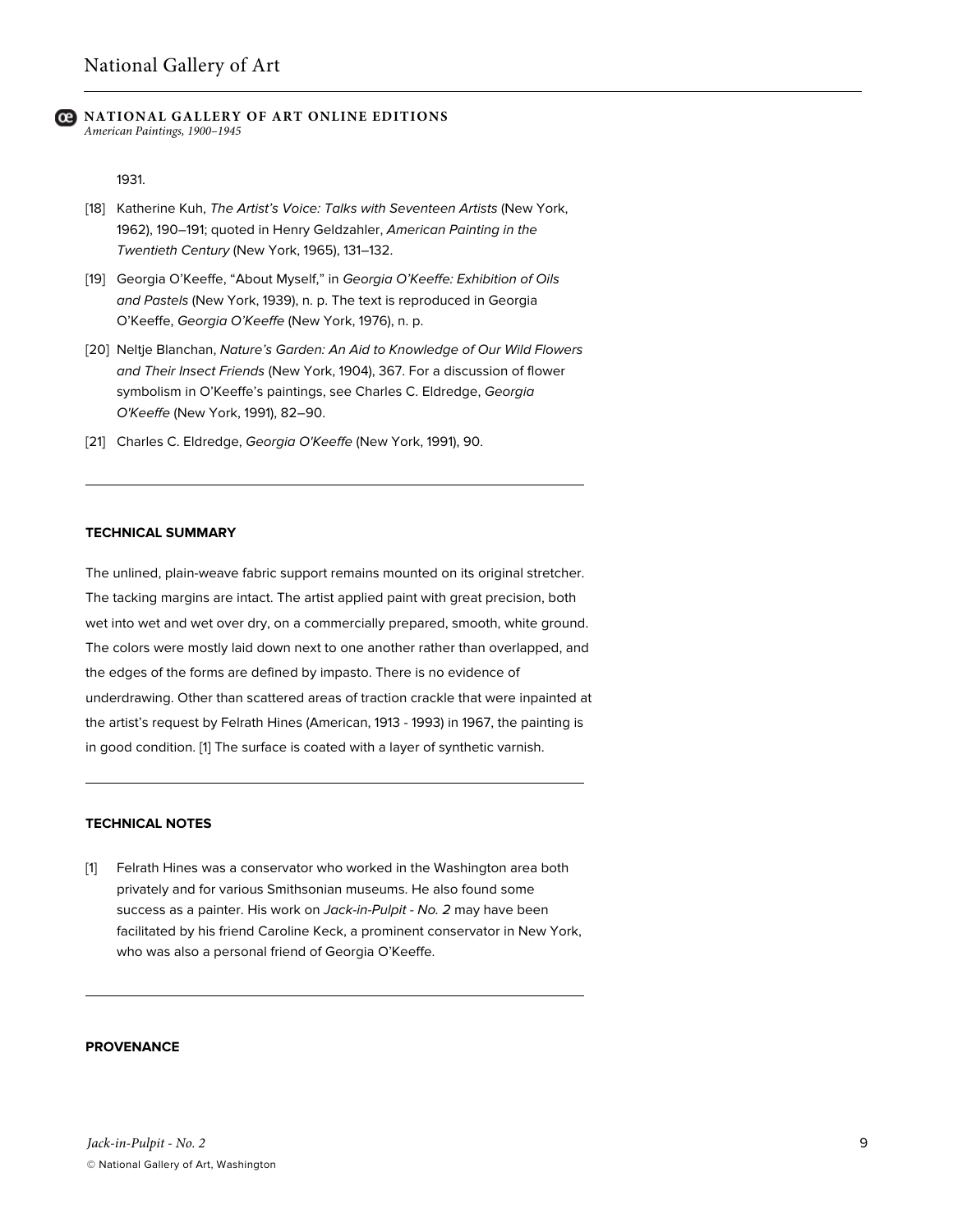The artist [1887-1986]; her estate; bequest 1987 to NGA.

## **EXHIBITION HISTORY**

1931 Georgia O'Keeffe, An American Place, New York, 1931, one of nos. 7-11.

1932 Possibly Exhibition of The American Society of Painters, Sculptors and Gravers, Whitney Museum of American Art, New York, February 1932, no. 105, as Jack-in-the-Pulpit.

1932 Possibly Twenty-Seventh Annual Exhibition of Paintings by American Artists, City Art Museum, St. Louis, August-October 1932, no. 37 (this may also be NGA 1987.58.2).

1943 Georgia O'Keeffe, The Art Institute of Chicago, 1943, no. 37, repro.

1953 Possibly An Exhibition of Paintings by Georgia O'Keeffe, Dallas Museum of Fine Arts; The Mayo Hill Galleries, Delray Beach, Florida, 1953, no. 13, as Jack in the Pulpit.

1970 Georgia O'Keeffe Retrospective Exhibition, Whitney Museum of American Art, New York; The Art Institute of Chicago; San Francisco Museum of Art, 1970- 1971, no. 66, repro.

1984 Reflections of Nature: Flowers in American Art, Whitney Museum of American Art, New York, 1984, unnumbered catalogue, frontispiece, fig. 56.

2009 Dove/O'Keeffe: Circles of Influence, Sterling and Francine Clark Art Institute, Williamstown, 2009, pl. 56.

2009 Georgia O'Keeffe: Abstraction, Whitney Museum of American Art, New York; The Phillips Collection, Washington, D.C.; Georgia O'Keeffe Museum, Santa Fe, 2009-2010, unnumbered catalogue, pl. 118.

2011 25th Year Anniversary Exhibition, National Museum of Women in the Arts, Washington, 2011-2013, no catalogue.

2013 Modern Nature: Georgia O'Keeffe and Lake George, The Hyde Collection Art Museum, Glens Falls; Georgia O'Keeffe Museum, Santa Fe; Fine Arts Museums of San Francisco, de Young Museum, 2013-2014, no. 51, repro.